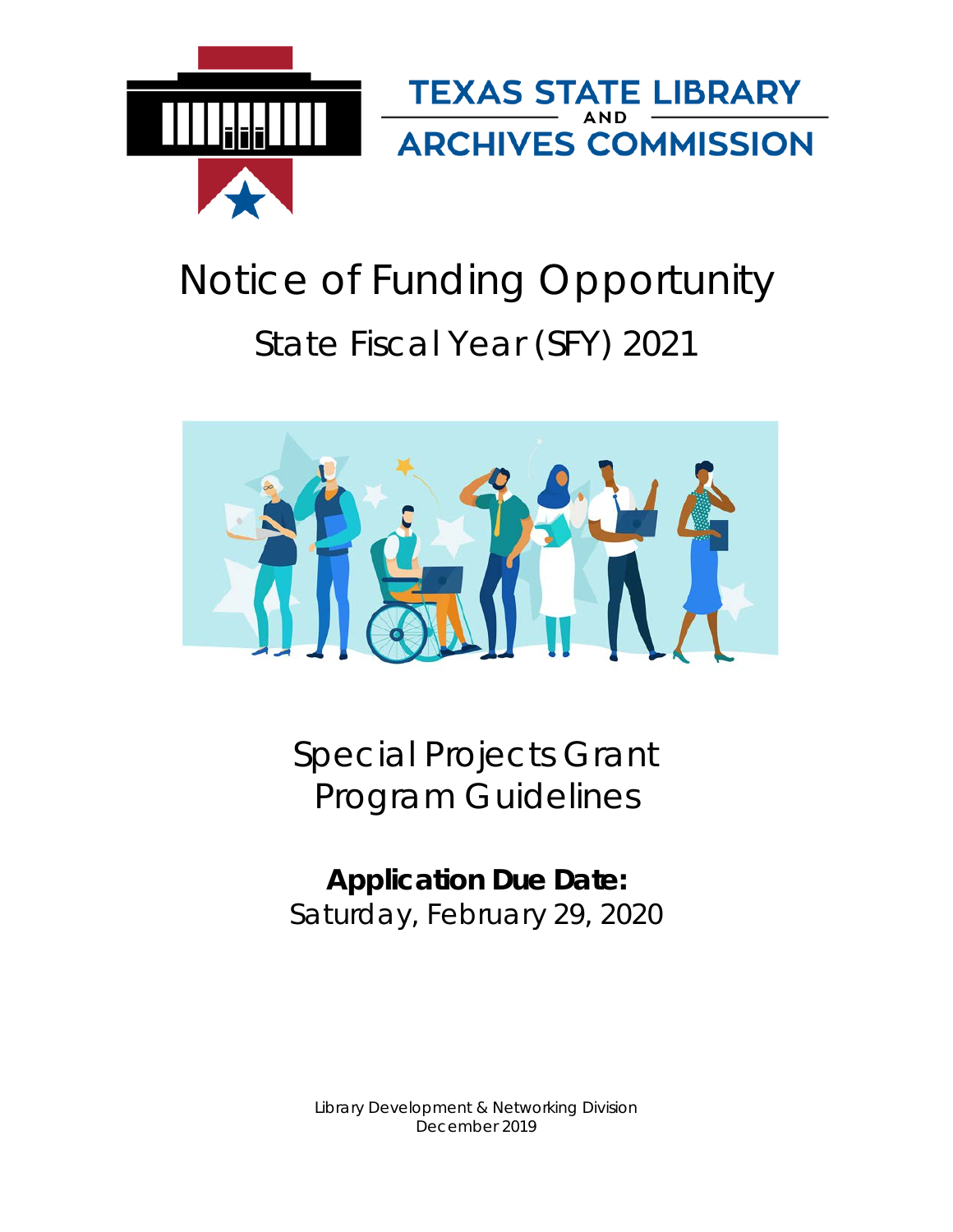# *Table of Contents*

#### **Comments regarding the programs and services of the Texas State Library and Archives Commission can be addressed to: Director and Librarian**

P. O. Box 12927 • Austin, Texas 78711-2927 512-463-5460 512-463-5436 fax

*Cover image:* Courtesy of Bigstock Photo.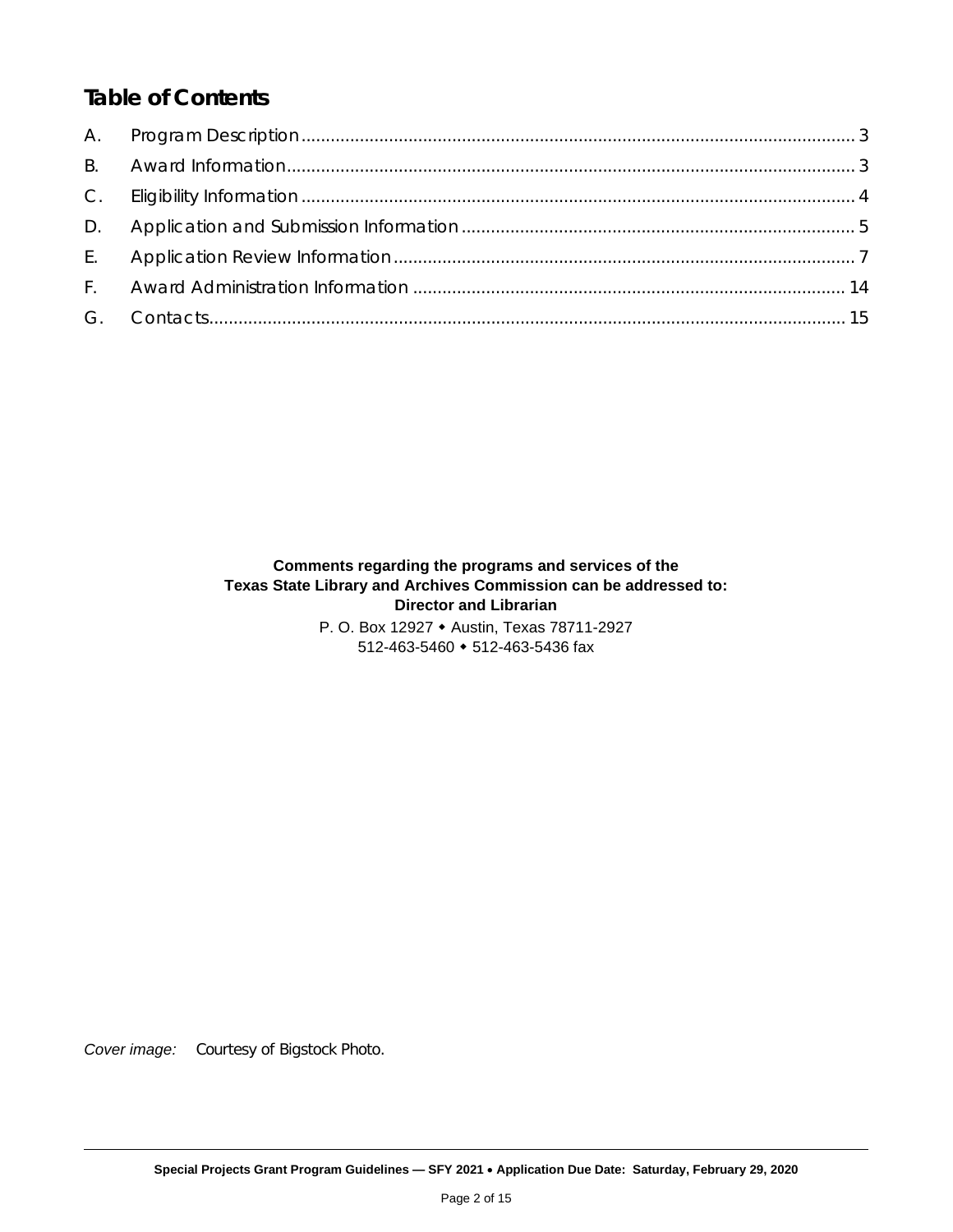# <span id="page-2-0"></span>**A. Program Description**

## **Goals and Purposes – 13 Texas Administrative Code (TAC) §2.410**

This grant program provides funds for programs that expand library services to include all members of the library's community. It enables libraries to develop programs for populations with special needs or those having difficulty using the library. Programs focusing on community engagement or involving collaboration with other community organizations are strongly encouraged. Programs must emphasize improved services by the library to its customers. These programs must meet the following LSTA goals as identified in the 2018-2022 LSTA 5-Year Plan [\(https://www.tsl.texas.gov/sites/default/files/public/tslac/ld/pubs/lstaplan/LSTA](https://www.tsl.texas.gov/sites/default/files/public/tslac/ld/pubs/lstaplan/LSTA%202018-2022-final%20plan%20FINAL.pdf)  [2018-2022-final plan FINAL.pdf\)](https://www.tsl.texas.gov/sites/default/files/public/tslac/ld/pubs/lstaplan/LSTA%202018-2022-final%20plan%20FINAL.pdf).

*Needs*

- All Texans and Texas communities need access to Internet-connected resources and services and support to use the resources and services to meet individual and community needs.
- Texans of all ages need access to resources and services that promote and enhance literacy and further formal and informal learning.
- Texans need access to resources and services for workforce development in order to prosper and enhance the economic development of their communities.

*Goals*

- Texans will have access to shared library resources to meet their educational and informational needs.
- Texans and Texas communities will have access to Internet connected resources and services through Texas libraries to meet community and personal goals and the support needed to use the resources and services successfully.
- Texans will have access to library services that support literacy and educational attainment, especially early childhood and family literacy, digital literacy, and lifelong learning.
- Texans will enhance their workforce readiness, including business and entrepreneurial endeavors, through use of materials and services at their libraries.
- Texans will receive library services that effectively respond to community needs.

The purpose is not for collection development or other activities primarily focused on the acquisition of library materials or resources.

Applications for FY 2021 may be submitted in one of two Special Projects programs — *Special Projects 25 or Special Projects 75.* Applicants may not apply for both programs in the same program year.

*Special Projects 25* will support eligible projects for a single year with grant funding up to \$25,000. Projects will not be eligible for additional TSLAC grant funding beyond the initial grant period.

*Special Projects 75* grants will support larger projects implemented over multiple years within the TSLAC guidelines. Successful applicants will be eligible to apply for grant funds to support additional work on the project for up to two additional years following the initial grant period.

## <span id="page-2-1"></span>**B. Award Information**

Approximately \$750,000 is expected to be available for Special Projects Grants, subject to approval by the Texas State Library and Archives Commission and the availability of funds. Funding is provided by the U.S. Institute of Museum and Library Services (IMLS) as a subaward of IMLS' Grants to States Program under the Library Services and Technology Act.

Federal Award Identification Number (FAIN): LS-00-20-0044-20

Catalog of Federal Domestic Assistance (CFDA) Number: 45.310 Grants to States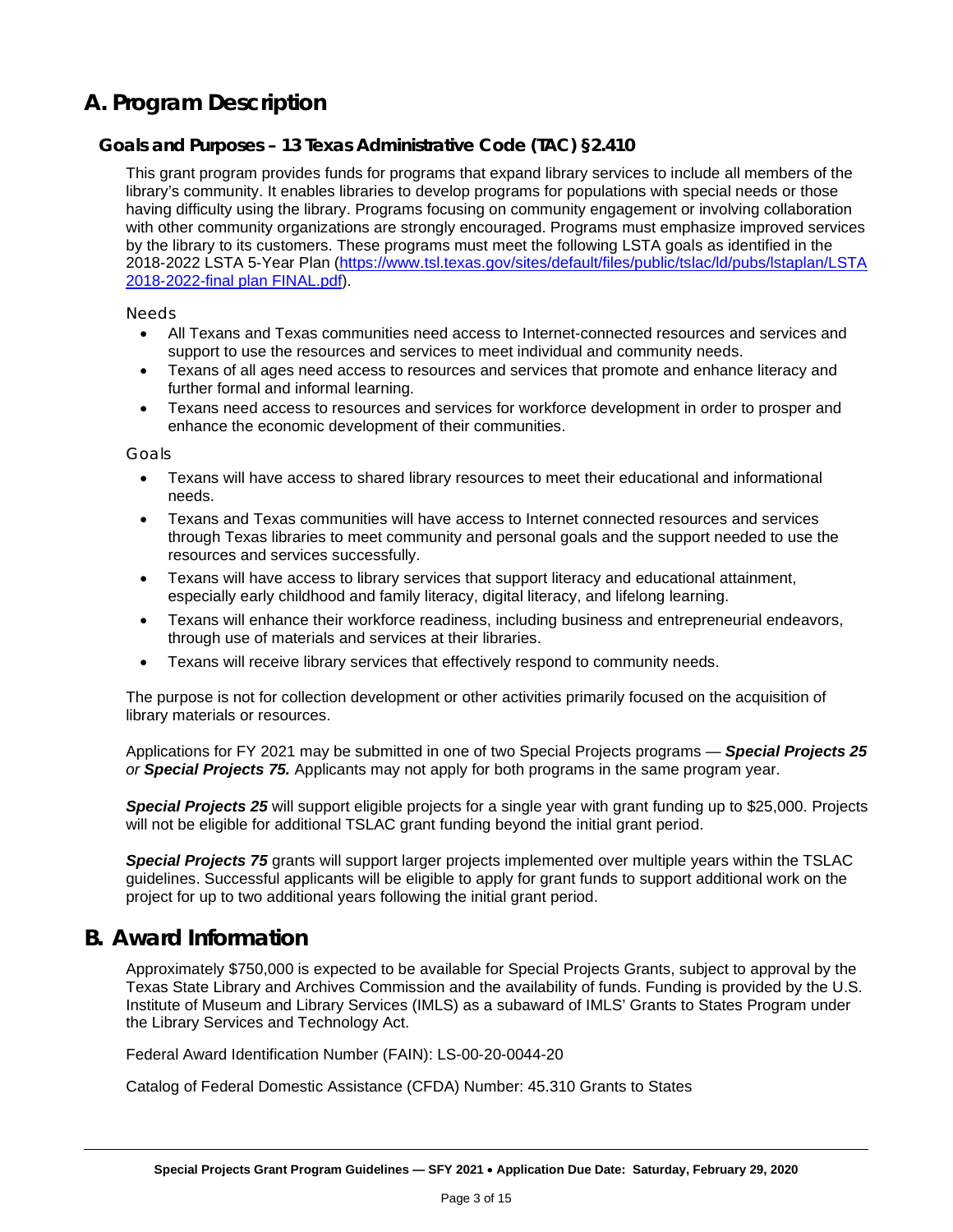## **Maximum Award**

Applications of all sizes are encouraged. While the request may be part of a larger program, awards will not exceed \$75,000.

## **Length of Funding**

Funding will be for one state fiscal year (September 1, 2020–August 31, 2021).

# <span id="page-3-0"></span>**C. Eligibility Information**

Through their governing authority, accredited public libraries, local public library systems, libraries that are members of the TexShare Library Consortium, or non-profit organizations that are applying on behalf of accredited libraries and/or TexShare members, are eligible to apply for funds. Public library applicants must be accredited by the Texas State Library and Archives Commission for the fiscal year in which the grant contracts are issued.

There is no requirement for cost sharing, matching funds, or cost participation with this grant program.

Applicants may only submit one application for consideration under the Special Projects grant program per funding cycle.

Successful applicants may be eligible to apply for Special Projects grant funds for the two years following the *initial* grant period depending on which program is selected. The second- and third-year applications will be evaluated on the same criteria as new applications. No applicant will be eligible for a fourth year of funding for the same project.

#### **Eligible Expenses**

This grant program may fund costs for staff, equipment\*\*, capital expenditures, supplies, professional services, and other typical operating expenses, as permitted by 13 TAC §2.116 (Uniform Grants Management Standards). The grant may also cover indirect costs as permitted in 2 CFR 200.

The purpose of this grant is *not* for collection development or other activities primarily focused on the acquisition of library materials or resources, or digitization projects, except as noted in the grant guidelines.

*\*\* Equipment costing \$5,000 or more per unit will require approval from IMLS before purchase.*

#### **Ineligible Expenses**

This grant program will **NOT** fund the following costs:

- a. Building construction, renovation, or repair, including fixtures and services
- b. Food, beverages, or food delivery equipment or services
- c. Awards, honoraria, prizes, or gifts
- d. Equipment or technology not specifically needed to carry out the goals of the grant
- e. Transportation/travel for participants or non-grant funded personnel
- f. Databases currently offered or similar to ones offered by the agency (i.e., a magazine index database may not be purchased if a comparable one is provided by the agency)
- g. Collection development purchases not targeted directly to the grant goals nor integral to the service program
- h. Advertising or public relations costs not directly related to promoting awareness of grant-funded activities
- i. Performers or presenters whose purpose is to entertain rather than to educate
- j. Other expenses as excluded in the guidelines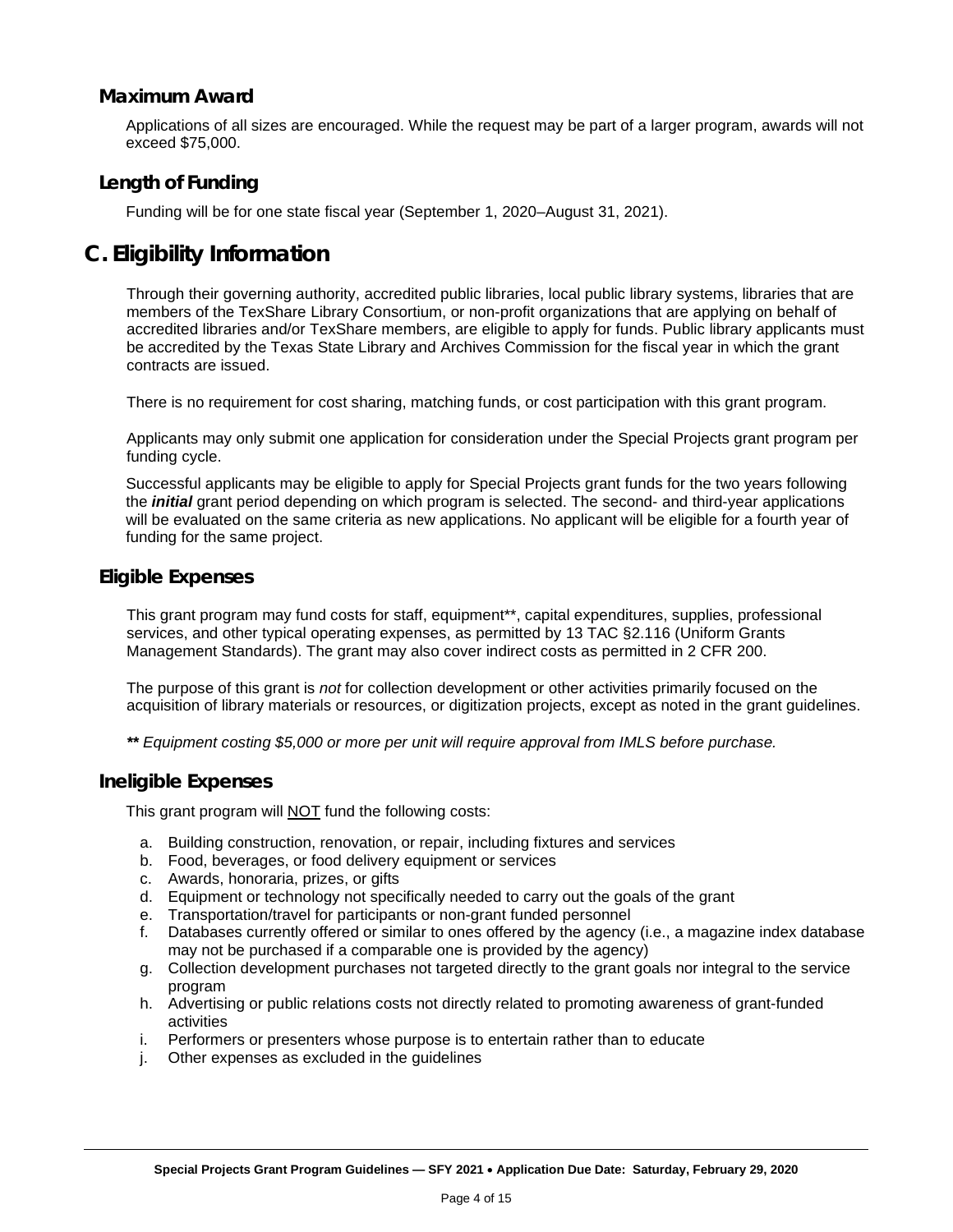# <span id="page-4-0"></span>**D. Application and Submission Information**

TSLAC strongly encourages potential applicants to review the archives of two webinars to learn more about the competitive grant programs and process [\(www.tsl.texas.gov/ld/workshops/webinars/archivedannexfy2020.html\):](www.tsl.texas.gov/ld/workshops/webinars/archivedannexfy2020.html):)

- *2021 Funding Opportunities — TSLAC Competitive Grants — What's New* (November 13, 2019)
- *Applying for TSLAC Competitive Grants: What You Need to Know for FY 2021* (October 30, 2019)

## **Project Development and Draft Review**

The Texas State Library and Archives Commission (TSLAC) recommends that applicants discuss their projects with TSLAC staff before developing a proposal. TSLAC consultants are available to help throughout application development and in determining the best grant program for your project. For more information, contact Erica McCormick at 512-463-5527 or via e-mail at grants@tsl.texas.gov.

TSLAC also strongly encourages applicants to submit a draft of the proposal to TSLAC for review. TSLAC has created a Microsoft® Word® grant application template, available on the TSLAC website at <https://www.tsl.texas.gov/ld/funding/index.html> for applicants to use in preparing a draft which can then be used to populate the online application.

To allow adequate time to review the draft proposal, submit the draft via e-mail to grants@tsl.texas.gov, with the subject line "2021 Draft Proposal," **by Friday, January 24, 2020.**

## **Grant Management System (GMS) Access**

TSLAC uses a grant management system or GMS that enables applicants to apply for grants electronically through a web portal at https://grants.tsl.texas.gov. Applications and required documents must be submitted in GMS by the due date to be eligible for consideration. To submit your application online, you must have an active GMS account. To create or activate an account, please have your library director submit a contact import form [\(https://www.tsl.texas.gov/sites/default/files/public/tslac/ld/funding/lsta/Contact Import](https://www.tsl.texas.gov/sites/default/files/public/tslac/ld/funding/lsta/Contact%20Import%20Template.xls)  [Template.xls\)](https://www.tsl.texas.gov/sites/default/files/public/tslac/ld/funding/lsta/Contact%20Import%20Template.xls) to grants@tsl.texas.gov. The e-mail should reference "GMS Access" in the subject line. TSLAC staff will review the request and grant appropriate access.

If needed because of difficulty using the Internet or for other accessibility reasons, potential applicants may request paper copies of materials from Erica McCormick, TSLAC Grants Administrator, at 512-463-5527, via e-mail at grants@tsl.texas.gov.

## **Application Components**

The grant application consists of the following components to be submitted in GMS (unless noted):

- 1. Application certification form (print, sign, and upload)
- 2. Program narrative and budget
- 3. Children's Internet Protection Act (CIPA) certification form (print, sign, and upload)
- 4. Letters of cooperation (if applicable) If the project is collaborative in nature, letters of cooperation indicating commitment of time, funds, volunteers, or other resources must be submitted from all participating organizations. Letters should be addressed to Erica McCormick, Grants Administrator, TSLAC, P. O. Box 12927, Austin, Texas 78711-2927. Applicants are encouraged to upload letters in GMS.
- 5. Letters of support (optional) A maximum of three (3) letters of general support may also be submitted. Letters should be addressed to Erica McCormick, Grants Administrator, TSLAC, P. O. Box 12927, Austin, Texas 78711-2927. Applicants are encouraged to upload letters in GMS.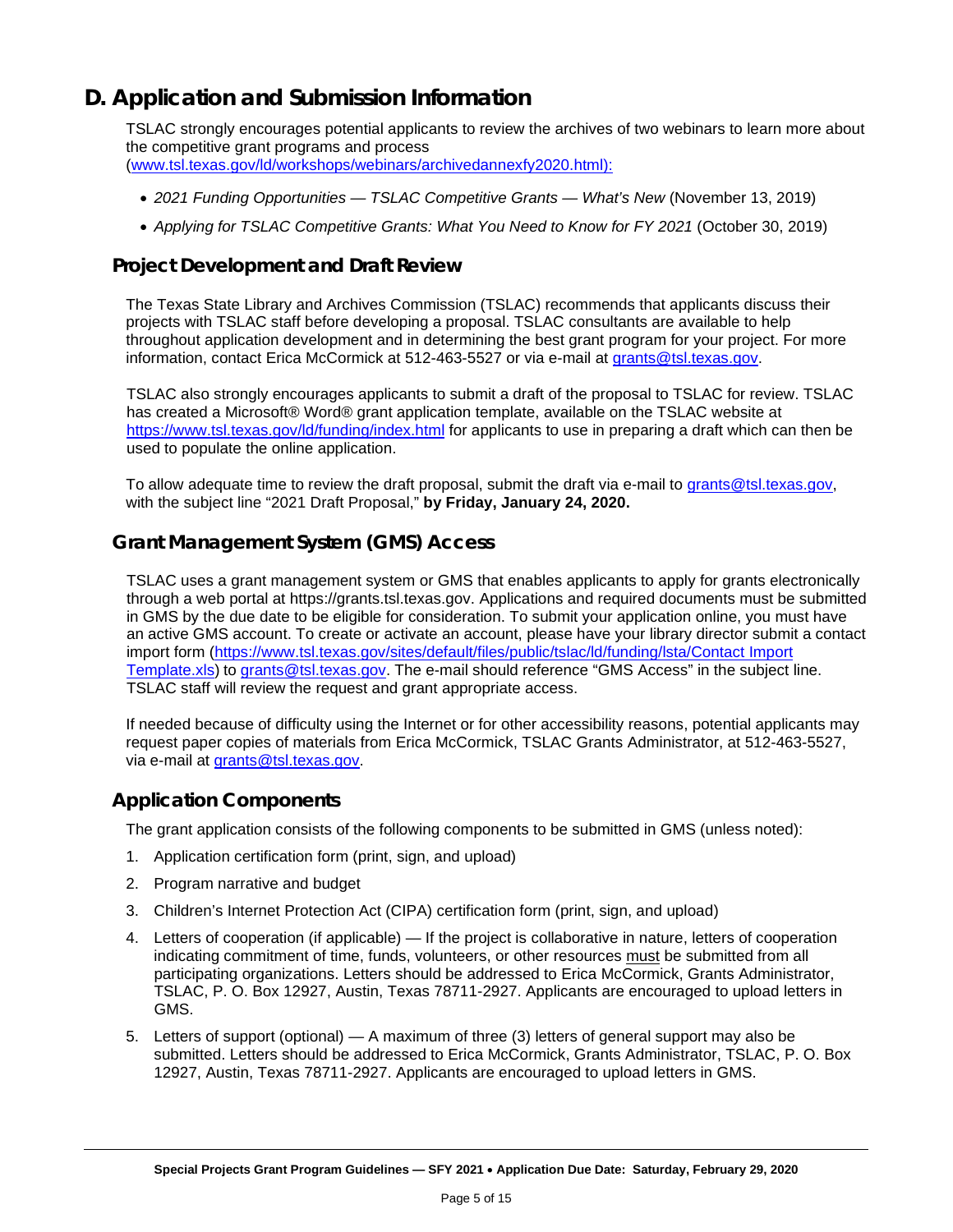#### **Other requirements**

Before submitting an application, the applicant organization must have a current and active D-U-N-S® Number and SAM.gov (System for Award Management) registration. Check your materials and registrations well in advance of the application deadline to ensure that they are accurate, current, and active.

If your D-U-N-S® and SAM registrations are not active and current at the time of submission, your proposal will be rejected; if they are not active and current at the time of an award, your proposal cannot be funded.

Information on how to obtain a DUNS number may be found on D&B's website (fedgov.dnb.com/webform) or by calling D&B, toll-free, at 866-705-5711. Information regarding SAM registration may be found at www.sam.gov. Obtaining a DUNS number and registering in SAM.gov is free.

#### **Who can submit the online application?**

Any individual authorized to use GMS and having the correct security role will be able to submit the application in GMS. Applicants will still be required to submit the signed application certification in GMS. The application certification must be signed by an individual authorized to enter into contracts with the State of Texas (e.g., county judge, city manager, etc.).

#### **Deadline and Submission**

Completed applications and *all* required documents must be submitted in GMS **by 11:59 p.m. Central Time, Saturday, February 29, 2020.** *Please be advised that technical support will not be available after 5 p.m., Friday, February 28, 2020.*

If you are unable to submit your application and/or required documentation via GMS, you may submit documents via mail, e-mail, or fax. Please send to the attention of: **2021 Grants, Library Development & Networking Division,** via e-mail to grants@tsl.texas.gov, fax at 512-936-2306, or mail to Library Development & Networking Division, TSLAC, P. O. Box 12927, Austin, TX 78711, (TSLAC street address: 1201 Brazos, Austin, TX 78701).

**Late submissions may be considered for review on a case-by-case basis following the TSLAC protest procedures as outlined in Section F (13 TAC §2.55) and decision by the Director and Librarian.**

#### **Program Timeline**

| December 2019            | Guidelines released                                                     |
|--------------------------|-------------------------------------------------------------------------|
| <b>January 24, 2020</b>  | Draft proposals due to TSLAC for review (recommended, but not required) |
| <b>February 29, 2020</b> | Applications and required forms due in GMS                              |
| March-May 2020           | Application packets evaluated by Grant Review Panel                     |
| <b>June 2020</b>         | Applicants notified of Grant Review Panel recommendations               |
| August 2020              | Commission meets and approves projects; Contracts issued                |
| September 1, 2020        | Projects begin                                                          |
| <b>August 31, 2021</b>   | Projects end                                                            |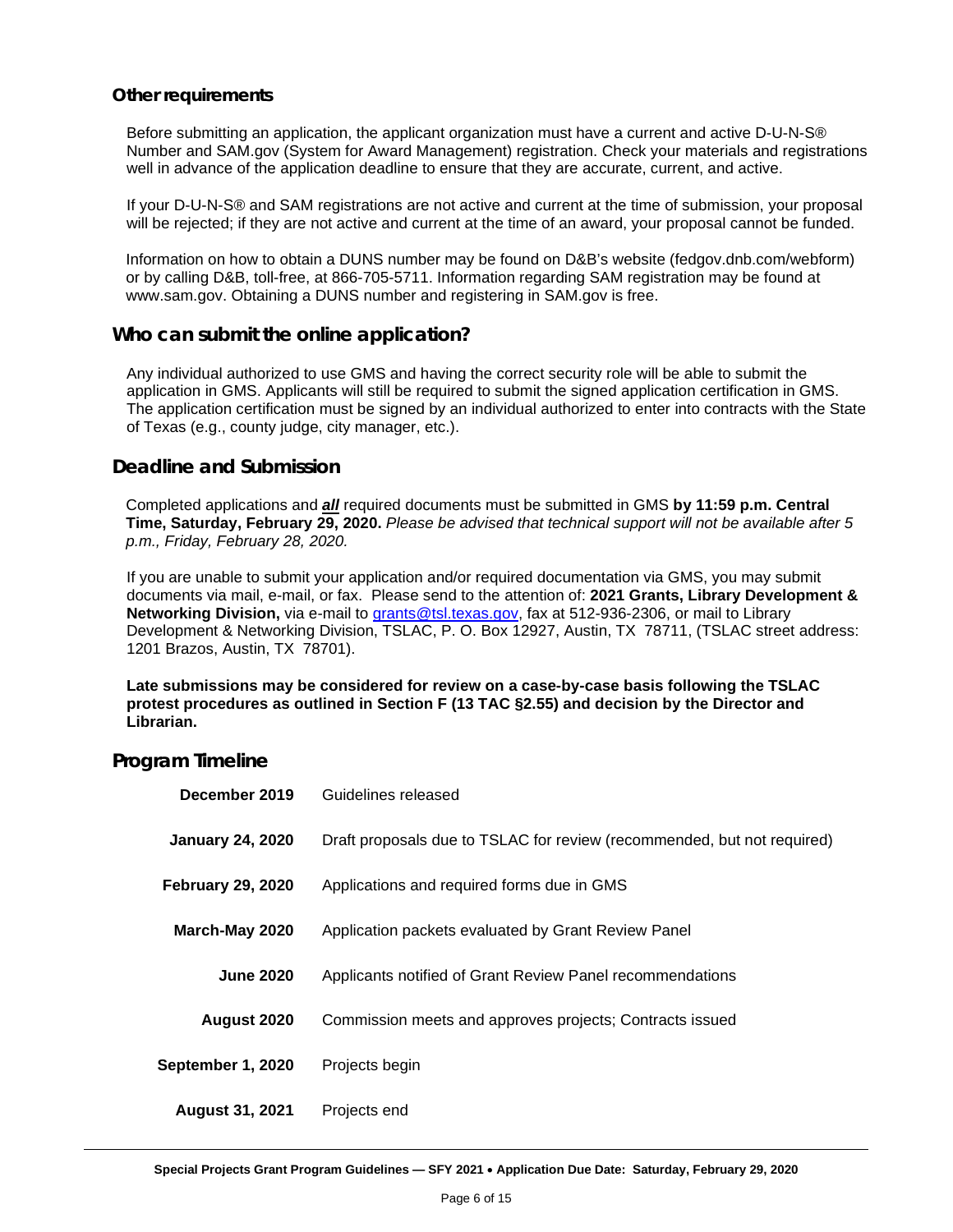# <span id="page-6-0"></span>**E. Application Review Information**

## **Criteria for Award**

This grant program is competitive. The Library Services and Technology Act (LSTA) Grant Review Panel will score proposals on the eight criteria listed below (13 TAC §2.412). The maximum number of points for each category is shown.

#### **The detailed scoring rubric that will be used by the LSTA Grant Review Panel is provided on the following pages.**

#### **1. Needs Assessment (15 points)**

Describe why the program is needed, the program goals, and the targeted audience. Describe the greater community to be served using demographic statistics, library records, or surveys to support these statements. Attach letters of cooperation demonstrating commitment to the project from all agencies involved.

#### **2. Program Design (20 points)**

Thoroughly describe the services, programs, and activities; describe the location where they will be offered; and explain how these services will attract shared library users. Collaborative projects have priority and inclusion of relevant community organizations is encouraged.

#### **3. Project Impact (15 points)**

Describe the impact your project will have on library services and users regionally or statewide. This may include how the proposed project is a model program that would benefit other communities.

#### **4. Personnel (5 points)**

Identify who will administer the funds and which positions will provide the services. List how much time will be spent in each position on assigned duties. List how the qualifications of each person relate to their job duties. Full job descriptions are required for new hires.

#### **5. Timetable (5 points)**

Present a timetable for project activities within the project year (state fiscal year) (i.e., a list of actions with a date by which they will be accomplished). Provide verification that facilities will be available, equipment and materials delivered; and explain how staff will be hired and trained in time to carry out the services as planned.

#### **6. Evaluation (10 points)**

Set achievable, measurable outcomes and present a reasonable method to collect data. Present a method to count users of the services, as well as measure the effectiveness of the service. Funded programs will be required to use outcomes-based evaluation methods and submit a completed IMLS Outcomes Logic Model template, which is downloadable from the application screen in the online application system (GMS). Funded programs will also be required to evaluate their programs in accordance with Legislative Budget Board (LBB) measures and IMLS tools.

#### **7. Budget (20 points)**

Provide a complete budget for the proposed project and fully justify the budget by describing how budgeted items will contribute to the project; identify a source for the stated costs (e.g., city pay classification for staff, catalog, city/county bid list for equipment, or vendor quote); costs are reasonable to achieve project objectives. If new staff members are to be hired, grant applicants should consider the time for a realistic hiring process to occur. There is no requirement for cost sharing, matching funds, or cost participation with this grant program.

#### **8. Sustainability (10 points)**

Describe the resources that will be used to support the services developed through the grant in the future. A written commitment of future support from governing bodies is desirable, but not required.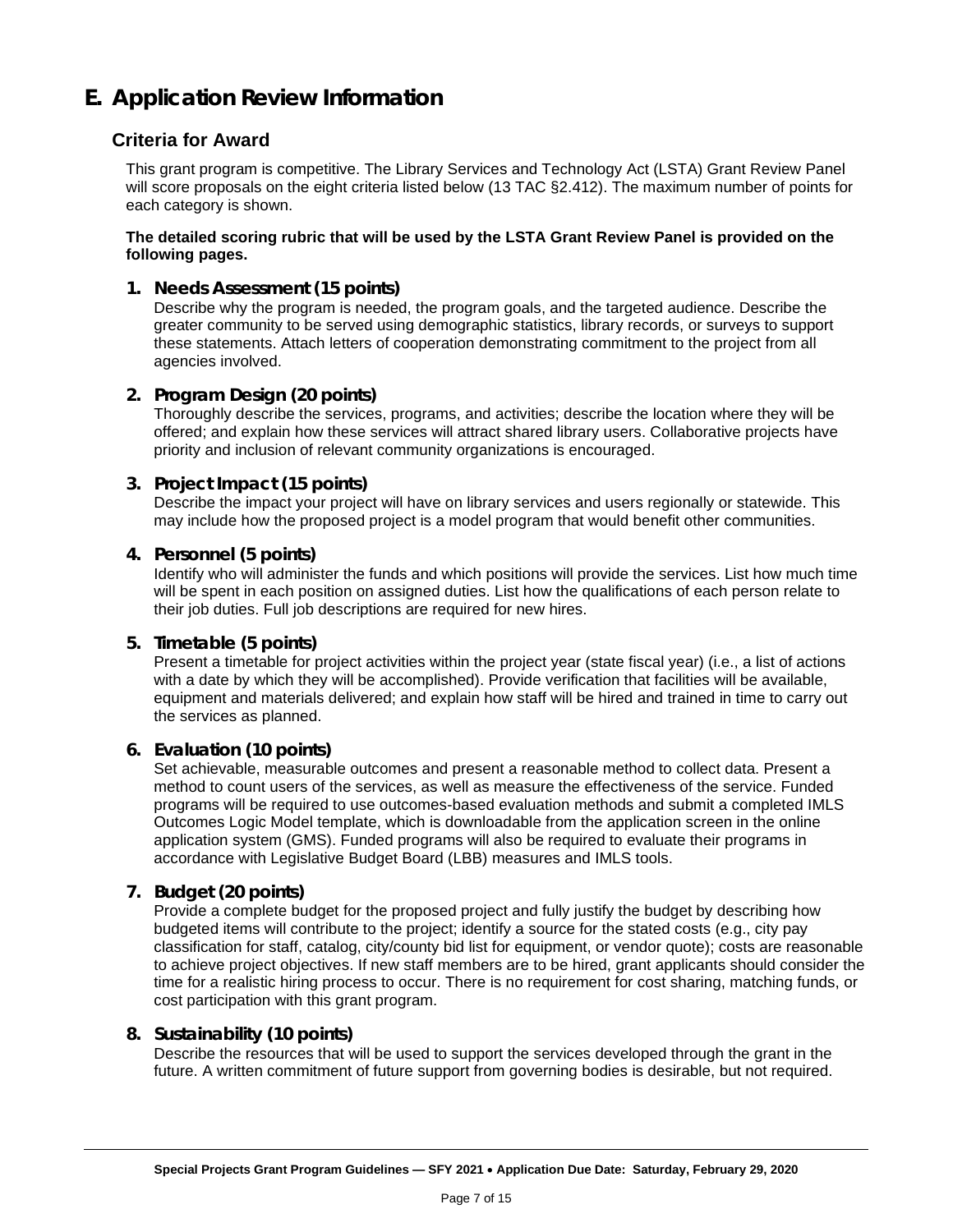## **Peer Review (13 TAC §2.113)**

- (a) The commission may use peer review panels to evaluate applications in competitive grant programs.
- (b) The director and librarian may select professionals, citizens, community leaders, and agency and library staff to evaluate grant applications. Peer reviewers must have appropriate training or service on citizen boards in an oversight capacity and may not evaluate grant applications in which there is, or is a possible appearance of, a conflict of interest.
- (c) The agency staff will distribute selected applications to reviewers and will provide written instructions or training for peer reviewers. Reviewers must complete any training prior to reviewing applications.
- (d) The reviewers score each application according to the review criteria and requirements stated in the grant guidelines.
- (e) Each peer review evaluation of an application for competitive grants shall be appropriately documented by the peer reviewer conducting the evaluation. The documentation shall include the scores assigned by the peer reviewer. The peer reviewer may also include comments that may be shared with the applicant.
- (f) To be eligible for review, each application must be submitted by the specified deadline with all required components and all necessary authorization signatures.

## **Funding Decisions (13 TAC §2.114)**

- (a) The agency staff will submit a recommended priority-ranked list of applicants for possible funding. Final approval of a grant award is solely at the determination of the Texas State Library and Archives Commission.
- (b) Applications for grant funding will be evaluated only upon the information provided in the written application.
- (c) The agency staff may negotiate with selected applicants to determine the terms of the award. To receive an award, the applicant must accept any additional or special terms and conditions listed in the grant contract and any changes in the grant application.
- (d) The agency staff will notify unsuccessful applicants in writing.

## **Awarding of Grants (13 TAC §2.115)**

The commission has the right to reject applications or cancel or modify a grant solicitation at any point before a contract is signed. The award of any grant is subject to the availability of funds.

## **TSLAC Staff Responsibility (13 TAC §2.117)**

The Texas State Library and Archives Commission (TSLAC) staff will review each application packet for the following:

- Legal eligibility of the institution to participate in this grant program and appropriate authorizing signature
- Conformance to the federal and state regulations pertaining to grants
- Inclusion of unallowable costs
- Errors in arithmetic or cost calculations
- Submission of all required forms
- Compliance with submission procedures and deadlines
- Relevance and appropriateness of the project design and activities to the purpose of the grant program

Agency staff will raise issues and questions regarding the needs, methods, staffing, and costs of the applications. Staff will also raise concerns regarding the relevance and appropriateness of the project design and activities to the purpose of the grant program. Staff comments will be sent to the grant review panel with the applications for consideration by the panel.

Applicants will be sent a copy of the staff comments to give applicants an opportunity to respond in writing. Applicants may not modify the grant proposal in any way; however, applicants' responses to staff will be distributed to the panel.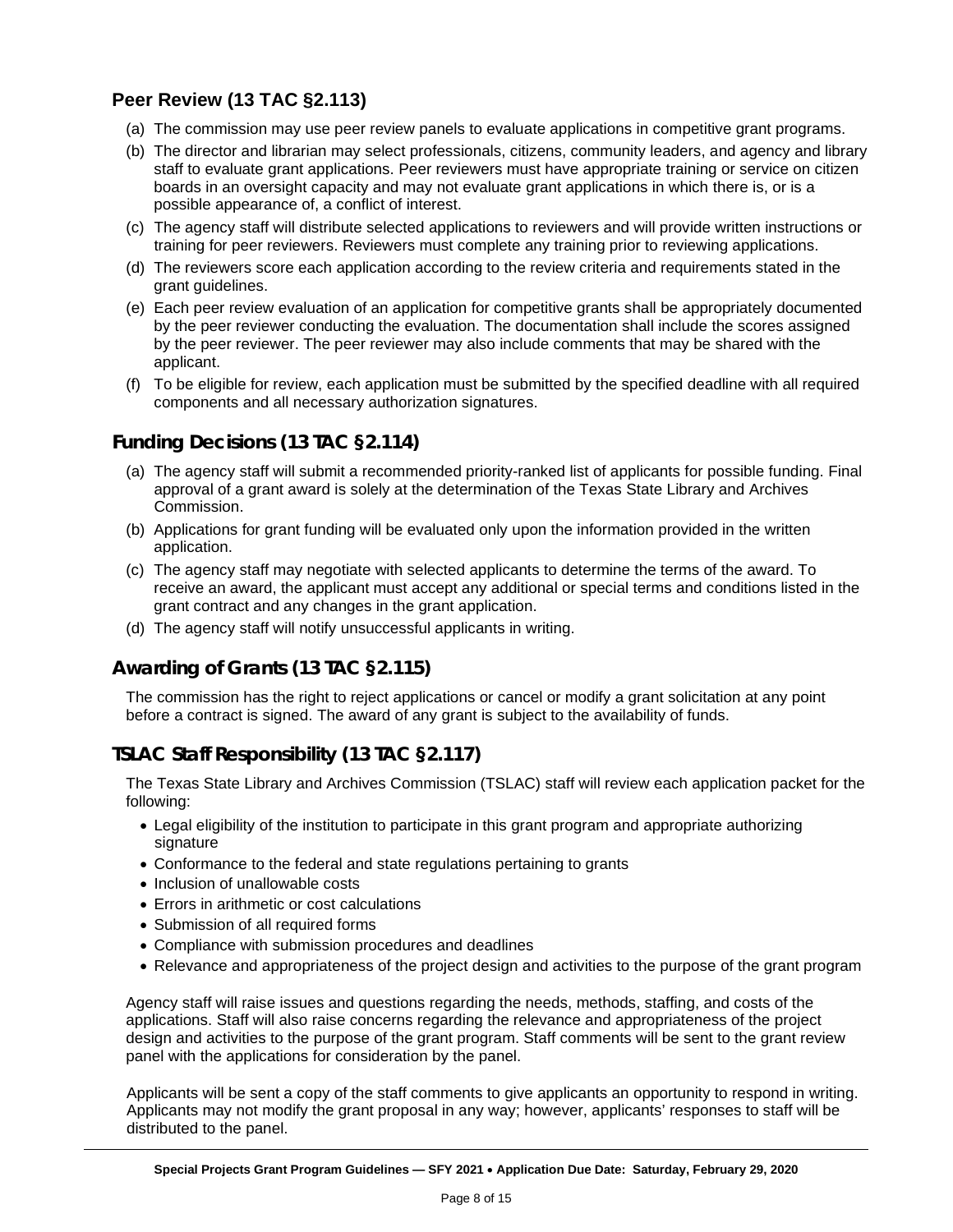Applications with significant errors, omissions, or eligibility issues will not be rated. Applications in which the project design and activities are not relevant and appropriate to the purpose of the grant program will be ineligible.

Agency staff will be available to offer technical assistance to reviewers.

## **Grant Review Panel Responsibility (13 TAC §2.117)**

Applications will be scored using the following process:

- (1) The peer reviewers will review all complete and eligible grant applications forwarded to them by agency staff and complete a rating form for each. Each reviewer will evaluate the proposal in relation to the specific requirements of the criteria and will assign a value, depending on the points assigned to each criterion.
- (2) No reviewer who is associated with an applicant or with an application, or who stands to benefit directly from an application, will evaluate that application. Any reviewer who feels unable to evaluate a particular application fairly may choose not to review that application.
- (3) Reviewers will consider and assess the strengths and weaknesses of any proposed project only on the basis of the documents submitted. Considerations of geographical distribution, demographics, type of library, or personality will not influence the assessment of a proposal by the review panel. The panel members must make their own, individual, decisions regarding the applications. The panel may discuss applications. The panel's recommendations will be compiled from the individual assessments, not as the result of a collective decision or vote.
- (4) Reviewers may not discuss proposals with any applicant before the proposals are reviewed. Agency staff is available to provide technical assistance to reviewers. Agency staff will conduct all negotiations and communications with the applicants.
- (5) Reviewers may recommend setting conditions for funding a given application or group of applications (e.g., adjusting the project budget, revising project objectives, modifying the timetable, amending the evaluation methodology, etc.). The recommendation must include a statement of the reasons for setting such conditions. Reviewers who are ineligible to evaluate a given proposal will not participate in the discussion of funding conditions.
- (6) Reviewers will submit their evaluation forms to the agency. In order to be counted, the forms must arrive before the specified due date.

## **Decision Making Process (13 TAC §2.118)**

To be considered eligible for funding by the commission, any application must receive a minimum adjusted mean score of more than 60 percent of the maximum points available. To reduce the impact of scores that are exceedingly high or low, or otherwise outside the range of scores from other reviewers, agency staff will tabulate the panel's work using calculations such as an adjusted mean score.

- (1) Applications will be ranked in priority order by score for consideration by the commission.
- (2) If insufficient funds remain to fully fund the next application, the staff will negotiate a reduced grant with the next ranked applicant.
- (3) If the panel recommends funding an application that, for legal, fiscal, or other reasons, is unacceptable to the staff, a contrary recommendation will be made. The applicant will be informed of this situation prior to presentation to the commission and may negotiate a revision to the application. A positive recommendation to the commission will be contingent upon successfully completing these negotiations prior to the commission meeting.
- (4) If the panel is unable to produce a set of recommendations for funding, the agency staff will use the same evaluation procedures to develop recommendations to the commission.

## **Multiple Applications (13 TAC §2.119)**

Applicants for competitive grants may submit more than one grant application for different projects, in different grant programs. Applicants may not submit the same, or nearly the same, application in more than one grant category. Applicants may submit more than one grant application for a grant program if the grant program has specified categories for application and the proposals submitted are not the same, or nearly the same, project.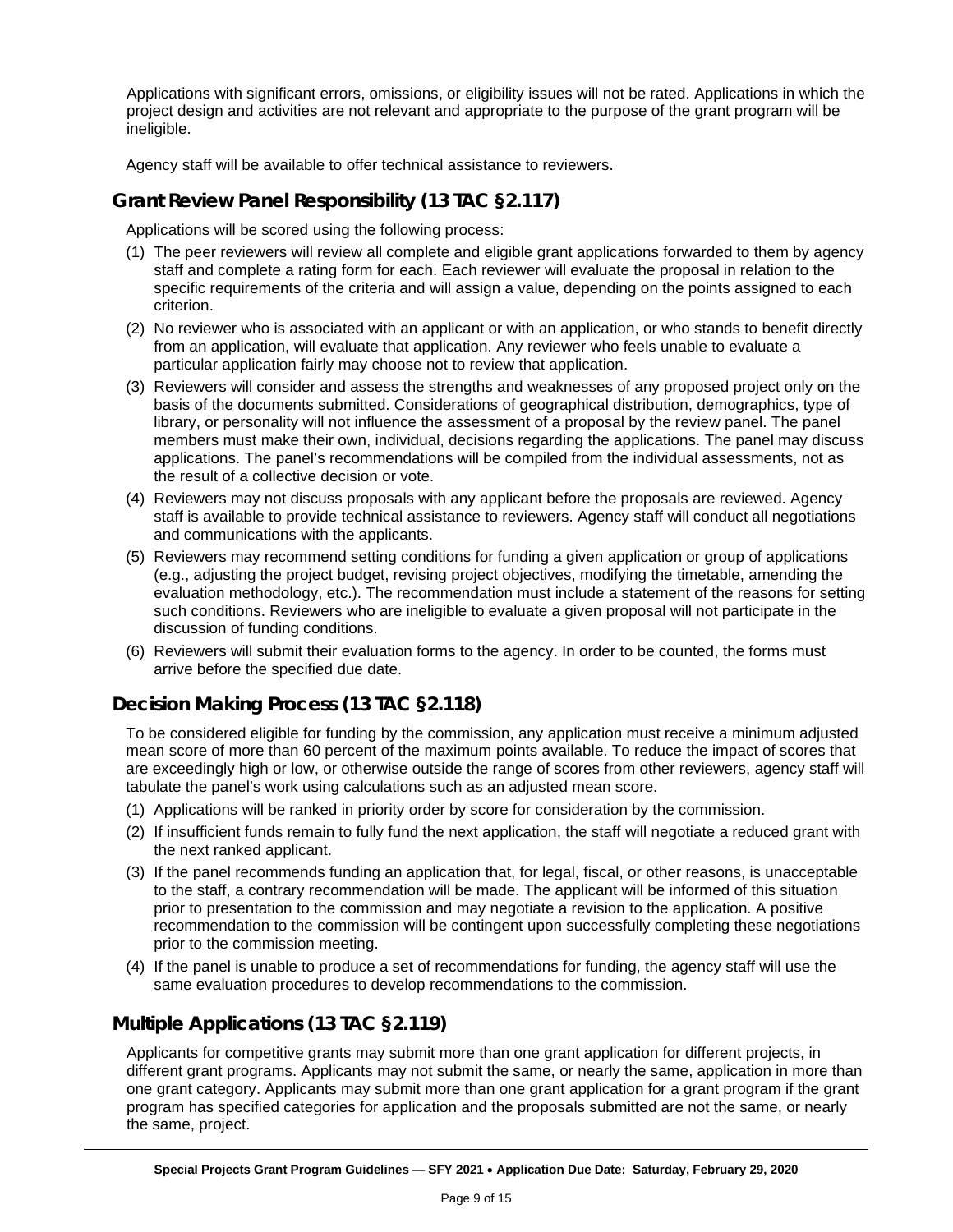#### **Project Scoring Total in Eight Areas: 100 points**

Relevance and appropriateness of the project design and activities to the goals and purpose of the Special Projects grant program will be considered in the scoring of all criteria. Members of the LSTA Grant Review Panel may score each criterion as follows:

**0-1 points:** Project does not meet the goals and purposes of the Special Projects grant program. **2-3 points:** Project partially meets the goals and purposes of the Special Projects grant program. **4-5 points:** Project is a clear fit for the goals and purposes of the Special Projects grant program.

#### **1. Needs Assessment (Points: Raw score = 5 max, weight = 3; Final score = 15 max)**

Applicants describe why the program is needed, the program goals and audience. They describe the greater community to be served. They include demographic statistics, library records, or surveys to support these statements. They attach letters of cooperation showing commitment to the project from agencies to be involved.

| 0-1 points                                                                                                                                                                                                                                                                                                                                                                                             | 2-3 points                                                                                                                                                                                                                                                                                                                                                            | 4-5 points                                                                                                                                                                                                                                                                                                                                                                                                                                                                                                        |
|--------------------------------------------------------------------------------------------------------------------------------------------------------------------------------------------------------------------------------------------------------------------------------------------------------------------------------------------------------------------------------------------------------|-----------------------------------------------------------------------------------------------------------------------------------------------------------------------------------------------------------------------------------------------------------------------------------------------------------------------------------------------------------------------|-------------------------------------------------------------------------------------------------------------------------------------------------------------------------------------------------------------------------------------------------------------------------------------------------------------------------------------------------------------------------------------------------------------------------------------------------------------------------------------------------------------------|
| • Provides no evidence of<br>need for program.<br>• Program goals and audience<br>are not defined.<br>• Does not describe needs<br>assessment process and/or<br>how need was determined<br>(i.e., no description of<br>community served,<br>demographic statistics,<br>library records or evidence<br>or surveys).<br>• If partners are part of the<br>Project, no letters of support<br>are provided. | • Provides partial/some<br>evidence of need for program.<br>• Program goals and audience<br>are defined but show little to<br>no connection to description of<br>need.<br>• Needs assessment process<br>seems vague and<br>incompletely describes how<br>stated need was determined.<br>• If partners are part of the<br>Project, letters of support are<br>provided. | • Provides clear and<br>convincing evidence of need<br>for program and why they are<br>best suited to meet this need.<br>• Program goals and audience<br>are clearly connected to<br>description of need.<br>• Clearly describes needs<br>assessment process<br>including how stated need<br>was determined (e.g.,<br>statistics, records, surveys).<br>• If partners are part of the<br>Project, letters of support are<br>provided that clearly define<br>roles and responsibilities of<br>partnering agencies. |

#### **2. Program Design (Points: Raw score = 5 max, weight = 4; Final score = 20 max)**

Applicants thoroughly describe services, programs, activities; describe the location where they will be offered; and explain how these services will attract shared library users. Collaborative projects have priority and inclusion of relevant community organizations is encouraged.

| 0-1 points                                                                                                                                                                                                                                                                                                                                   | 2-3 points                                                                                                                                                                                                                                                                                                                                      | 4-5 points                                                                                                                                                                                                                                                                                                                                                        |
|----------------------------------------------------------------------------------------------------------------------------------------------------------------------------------------------------------------------------------------------------------------------------------------------------------------------------------------------|-------------------------------------------------------------------------------------------------------------------------------------------------------------------------------------------------------------------------------------------------------------------------------------------------------------------------------------------------|-------------------------------------------------------------------------------------------------------------------------------------------------------------------------------------------------------------------------------------------------------------------------------------------------------------------------------------------------------------------|
| • Services, programs and<br>activities lack definition and<br>are unclear. Project appears<br>to lack direction and<br>planning and does not relate<br>to described needs.<br>• Does not describe<br>location(s) where project will<br>be offered or is vague.<br>• Does not describe how<br>project services will attract<br>library users. | • Services, programs and<br>activities are defined. Project<br>has direction and some<br>relationship to described<br>needs.<br>• Location where services will<br>be offered is described but<br>does not clearly relate to<br>project activities and described<br>needs.<br>• Describes how project<br>services will attract library<br>users. | • Services, programs and<br>activities are clearly defined,<br>including timelines and<br>resources required. Project<br>shows evidence of clear<br>direction and planning and<br>strong relationship to<br>described needs.<br>• Location where services will<br>be offered is described and<br>clearly relates to project<br>activities and described<br>needs. |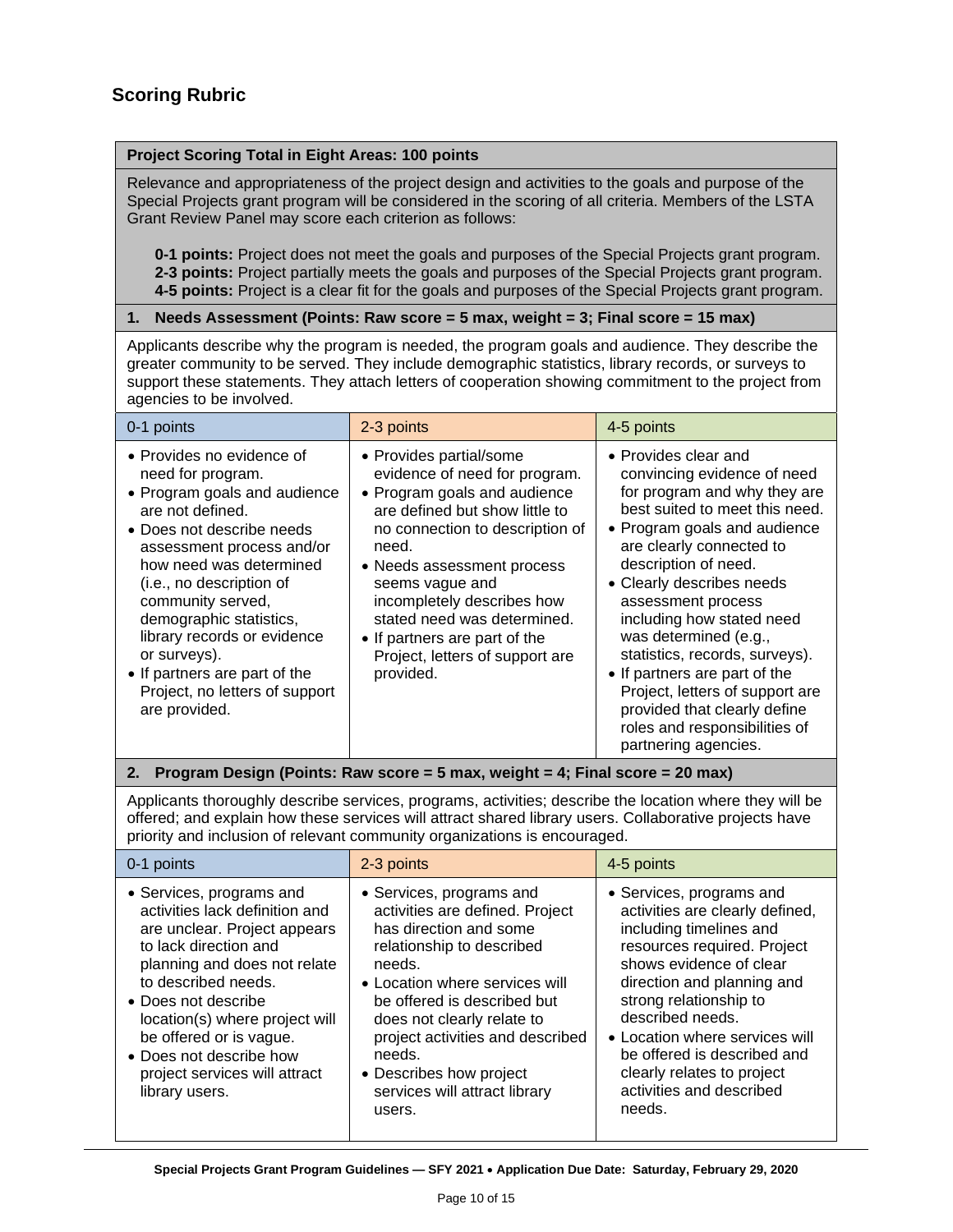| • Issue of collaboration not<br>addressed.                                                                                             | • Issue of collaboration<br>addressed, even if not a<br>collaborative project.                                                                                                                               | • Clearly describes how project<br>services will attract library<br>users and ties to project<br>activities and described<br>needs.<br>• Collaborative project;<br>collaboration clearly<br>addressed and described in<br>full. |
|----------------------------------------------------------------------------------------------------------------------------------------|--------------------------------------------------------------------------------------------------------------------------------------------------------------------------------------------------------------|---------------------------------------------------------------------------------------------------------------------------------------------------------------------------------------------------------------------------------|
| 3.                                                                                                                                     | Project Impact (Points: Raw score = $5$ max, weight = $3$ ; Final score = $15$ max)                                                                                                                          |                                                                                                                                                                                                                                 |
| benefit other regions of the state.                                                                                                    | Applicants describe the impact their project will have on library services and users locally, as well as<br>regionally or statewide. This may include how the proposed project is a model program that would |                                                                                                                                                                                                                                 |
| 0-1 points                                                                                                                             | 2-3 points                                                                                                                                                                                                   | 4-5 points                                                                                                                                                                                                                      |
| • Does not address any of the<br>impacts the project may<br>have on library services and<br>library users.<br>Daaa wat aalabaaa labaas | • Describes impact of the<br>project but doesn't show an<br>association with the library<br>services and library users.<br>A dduasasa laxwax isawas but                                                      | • Describes both impact and<br>measurable benefits the<br>project will have on library<br>services and library users.<br>الممتنعما بمسما مممممبادات                                                                             |

| 0-1 points                    | 2-3 points                    | 4-5 points                     |
|-------------------------------|-------------------------------|--------------------------------|
| • Does not address any of the | • Describes impact of the     | • Describes both impact and    |
| impacts the project may       | project but doesn't show an   | measurable benefits the        |
| have on library services and  | association with the library  | project will have on library   |
| library users.                | services and library users.   | services and library users.    |
| • Does not address larger     | • Addresses larger issues but | • Addresses larger issues      |
| issues that the project may   | does not tie these issues to  | clearly and ties them to local |
| address.                      | local project.                | project.                       |

## **4. Personnel (Points: Raw score = 5 max, weight = 1; Final score = 5 max)**

Applicants identify who will administer the funds and which positions will provide the services. List how much time will be spent in each position on assigned duties. List how the qualifications of each person relate to their job duties. Full job descriptions are required for new hires.

| 0-1 points                                                                                                                                                                                                                                                              | 2-3 points                                                                                                                                                                                                                                                                                                    | 4-5 points                                                                                                                                                                                                                                                                                                                                                                                                                               |
|-------------------------------------------------------------------------------------------------------------------------------------------------------------------------------------------------------------------------------------------------------------------------|---------------------------------------------------------------------------------------------------------------------------------------------------------------------------------------------------------------------------------------------------------------------------------------------------------------|------------------------------------------------------------------------------------------------------------------------------------------------------------------------------------------------------------------------------------------------------------------------------------------------------------------------------------------------------------------------------------------------------------------------------------------|
| • Does not identify fiscal agent<br>and which positions will<br>provide services.<br>• No description of time spent<br>in each position. on<br>assigned duties<br>• No description of<br>qualifications of key<br>personnel.<br>• No job descriptions for new<br>hires. | • Fiscal agent identified without<br>explanation and positions<br>briefly described.<br>• Time spent on project by each<br>staff member briefly identified.<br>• Some description of<br>qualifications of key personnel.<br>• Partial or seemingly<br>incomplete job descriptions<br>available for new hires. | • Fiscal agent identified with<br>full explanation and positions<br>that will provide the services<br>fully described.<br>• Time spent on project by<br>each staff member identified<br>and justified.<br>• Describes qualifications of<br>key personnel in detail,<br>including experience with<br>similar projects, and how<br>each will contribute to the<br>project's success.<br>• Full job descriptions provided<br>for new hires. |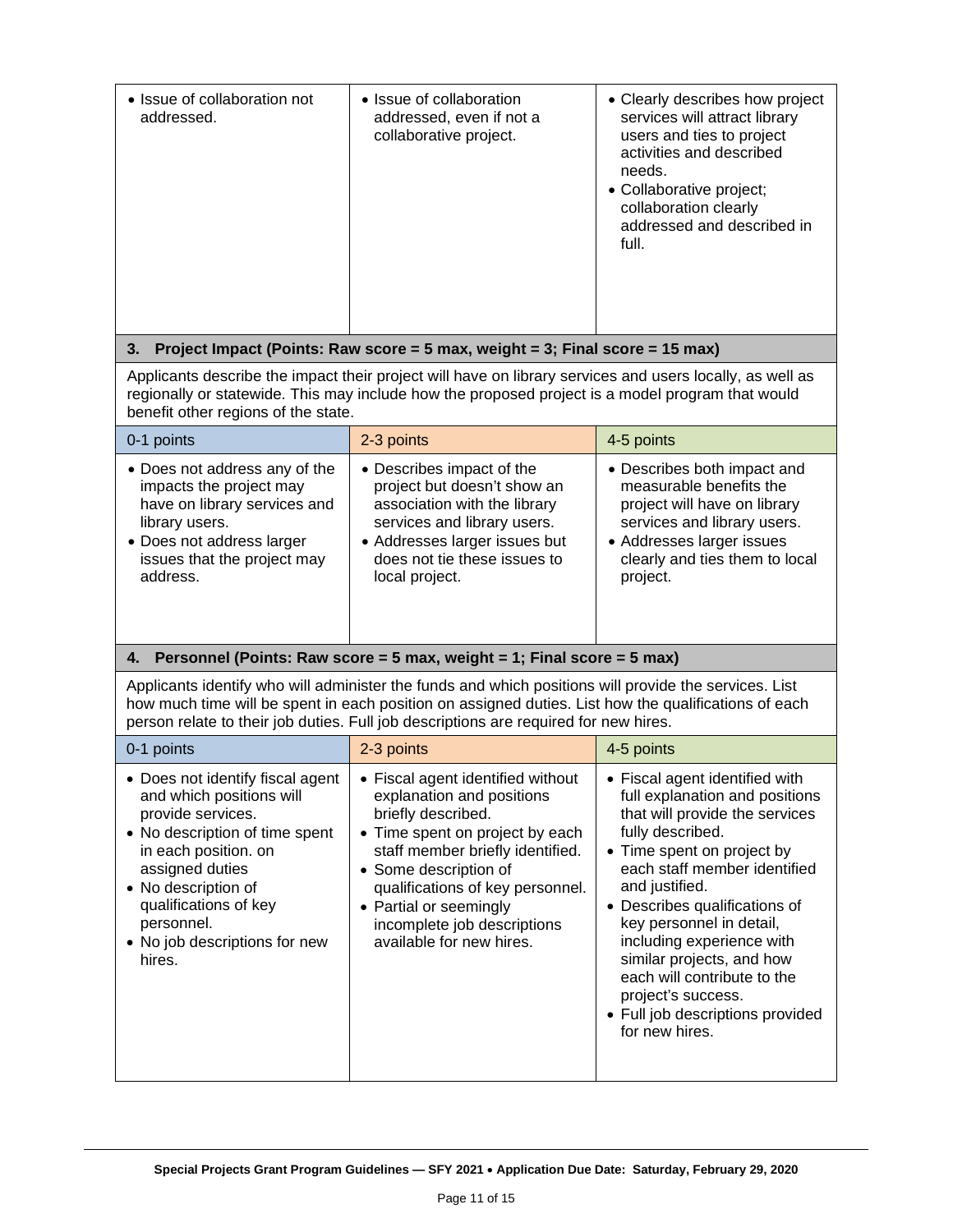#### **5. Timetable (Points: Raw score = 5 max, weight = 1; Final score = 5 max)**

Applicants present a timetable for project activities within the fiscal year (i.e., a list of actions with a date by which they will be accomplished); provide verification that facilities will be available, equipment and materials delivered; and explain how staff will be hired and trained in time to carry out the services as planned.

| 0-1 points                                                                                                                                                                                                                                                                                                           | 2-3 points                                                                                                                                                                                                                                                                                                                                                                                                                                                             | 4-5 points                                                                                                                                                                                                                                                                                                                                                                                                                                                                                                                                                 |
|----------------------------------------------------------------------------------------------------------------------------------------------------------------------------------------------------------------------------------------------------------------------------------------------------------------------|------------------------------------------------------------------------------------------------------------------------------------------------------------------------------------------------------------------------------------------------------------------------------------------------------------------------------------------------------------------------------------------------------------------------------------------------------------------------|------------------------------------------------------------------------------------------------------------------------------------------------------------------------------------------------------------------------------------------------------------------------------------------------------------------------------------------------------------------------------------------------------------------------------------------------------------------------------------------------------------------------------------------------------------|
| • Timetable is missing or<br>incomplete (i.e., does not<br>include a list of actions with<br>specific target dates for<br>completion).<br>• No verification regarding<br>facilities, equipment and/or<br>materials.<br>• No explanation of hiring or<br>training of staff to carry out<br>project in project period. | $\bullet$ Timetable exists but is not<br>clearly relevant to achieving<br>the project goals.<br>• Timetable seems<br>unachievable within the<br>project period.<br>• Some verification regarding<br>facilities, equipment and/or<br>materials, but not clearly<br>related to project.<br>• Brief or incomplete<br>explanation of hiring or<br>training of staff to carry out<br>project in project period.<br>• No time given for staff to be<br>hired, if applicable. | $\bullet$ Timetable includes a list of<br>actions with specific target<br>dates and is clearly relevant<br>to achieving the established<br>objectives.<br>• Timetable seems achievable<br>within the project period.<br>• Use of facilities, equipment<br>and/or materials fully<br>explained and relevant to<br>project and project goals.<br>• Full explanation of hiring or<br>training of staff that will allow<br>project to be carried out<br>during the project period.<br>• Realistic timeline given for<br>hiring of new staff, if<br>applicable. |

**6. Evaluation (Points: Raw score = 5 max, weight = 2; Final score = 10 max)**

Applicants set achievable, measurable outcomes, and present a reasonable method to collect data. Applicants present a method to count users of the services as well as measure the effectiveness of the services using IMLS tools and LBB measures.

**Note:** Some projects will not lend themselves to outcomes-based evaluation (OBE). TSLAC strongly encourages the use of OBE, we do not require it for proposals, and points should not be deducted from strong evaluation plans that use outputs instead of outcomes when it is reasonable not to employ OBE.

| 0-1 points                                                                                                                                                                                                                                     | 2-3 points                                                                                                                                                                                                                                                                                              | 4-5 points                                                                                                                                                                                                                                                                                                                                                                                                                                                                                                                                 |
|------------------------------------------------------------------------------------------------------------------------------------------------------------------------------------------------------------------------------------------------|---------------------------------------------------------------------------------------------------------------------------------------------------------------------------------------------------------------------------------------------------------------------------------------------------------|--------------------------------------------------------------------------------------------------------------------------------------------------------------------------------------------------------------------------------------------------------------------------------------------------------------------------------------------------------------------------------------------------------------------------------------------------------------------------------------------------------------------------------------------|
| • Does not include either<br>project outputs or outcomes.<br>• No method to collect data<br>provided.<br>• No method to count users of<br>services or measure<br>effectiveness of services.<br>• Will not determine success of<br>the project. | • Provides project outputs<br>and/or outcomes but do not<br>clearly relate to project.<br>• Method to collect data<br>provided.<br>• Method to count users of<br>services provided, but not to<br>measure effectiveness of<br>services.<br>• Provides some indication of<br>the success of the project. | • Clearly describes appropriate<br>project outputs and/or<br>outcomes.<br>• Method to collect data is<br>provided that clearly relates<br>to project services and<br>documented need.<br>• Method to count users of<br>services and measure<br>effectiveness of services<br>provided.<br>• Will effectively determine<br>success of the project and its<br>impact.<br>• Project evaluation can be<br>used as model for other<br>similar projects.<br>• Project evaluation<br>incorporates "best practices"<br>from other similar projects. |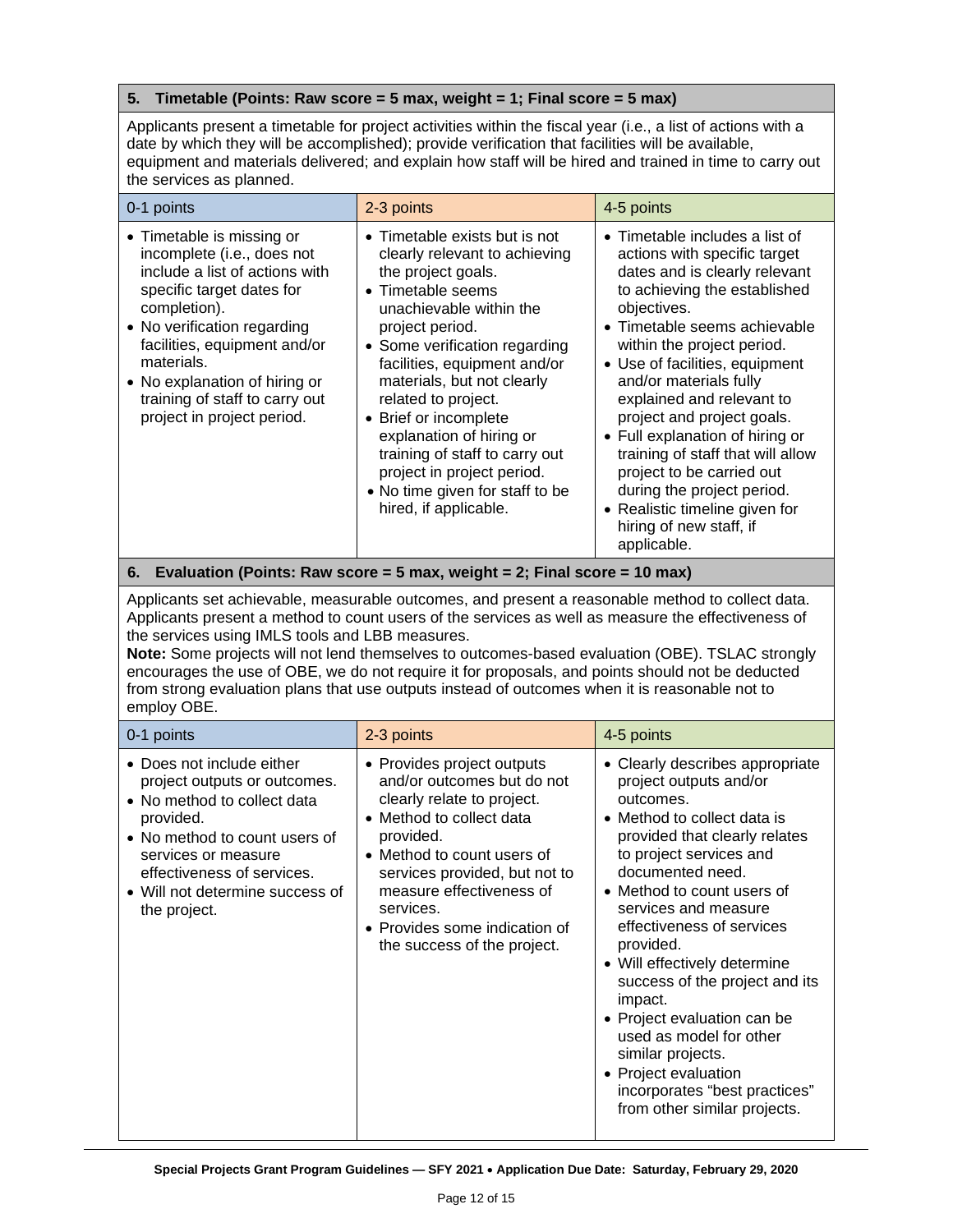#### **7. Budget (Points: Raw score = 5 max, weight = 4; Final score = 20 max)**

Applicants provide a complete budget for the proposed project and fully justify the budget by describing how budgeted items will contribute to the project; identify a source for the stated costs (e.g., city pay classification for staff, catalog or city/county bid list for equipment); the costs are reasonable to achieve project objectives. If new staff members are to be hired, applicants consider the time for a realistic hiring process to occur.

| 0-1 points                                                                                                                                           | 2-3 points                                                                                                                                                                                                                                                                                                                     | 4-5 points                                                                                                                                                                                                                                                                                 |
|------------------------------------------------------------------------------------------------------------------------------------------------------|--------------------------------------------------------------------------------------------------------------------------------------------------------------------------------------------------------------------------------------------------------------------------------------------------------------------------------|--------------------------------------------------------------------------------------------------------------------------------------------------------------------------------------------------------------------------------------------------------------------------------------------|
| • Budget table is incomplete.<br>• Provides no narrative<br>description (justification),<br>beyond the budget column, of<br>how funds will be spent. | • Budget table is complete.<br>• Budget narrative description<br>exists but does not clearly<br>relate to the project and<br>sources for costs are not<br>stated.<br>• Items listed in the budget<br>description do not match<br>those in the budget form.<br>• Costs do not seem<br>reasonable and description is<br>unclear. | • Budget table is complete and<br>clearly describes how the<br>dollars will be used for the<br>project.<br>• Clearly identifies source of<br>stated costs and justification<br>for their reasonableness.<br>• Items listed in the budget<br>description match those in the<br>budget form. |
| 8. Sustainability (Points: Raw score = 5 max, weight = 2; Final score = 10 max)                                                                      |                                                                                                                                                                                                                                                                                                                                |                                                                                                                                                                                                                                                                                            |

Applicants describe the resources that will be used to support and sustain the services developed through the grant in the future. A written commitment of future support from governing bodies is desirable, but not required.

| $\vert$ 0-1 points                                                                                                          | 2-3 points                                                            | 4-5 points                                                                                                                                              |
|-----------------------------------------------------------------------------------------------------------------------------|-----------------------------------------------------------------------|---------------------------------------------------------------------------------------------------------------------------------------------------------|
| • Description of resources used<br>to support and sustain the<br>project after grant completion<br>is vague and unspecific. | • Some evidence of future<br>support and sustainability<br>described. | • Clear evidence of<br>sustainability described.<br>• A written commitment of<br>future support from governing<br>bodies is provided, if<br>applicable. |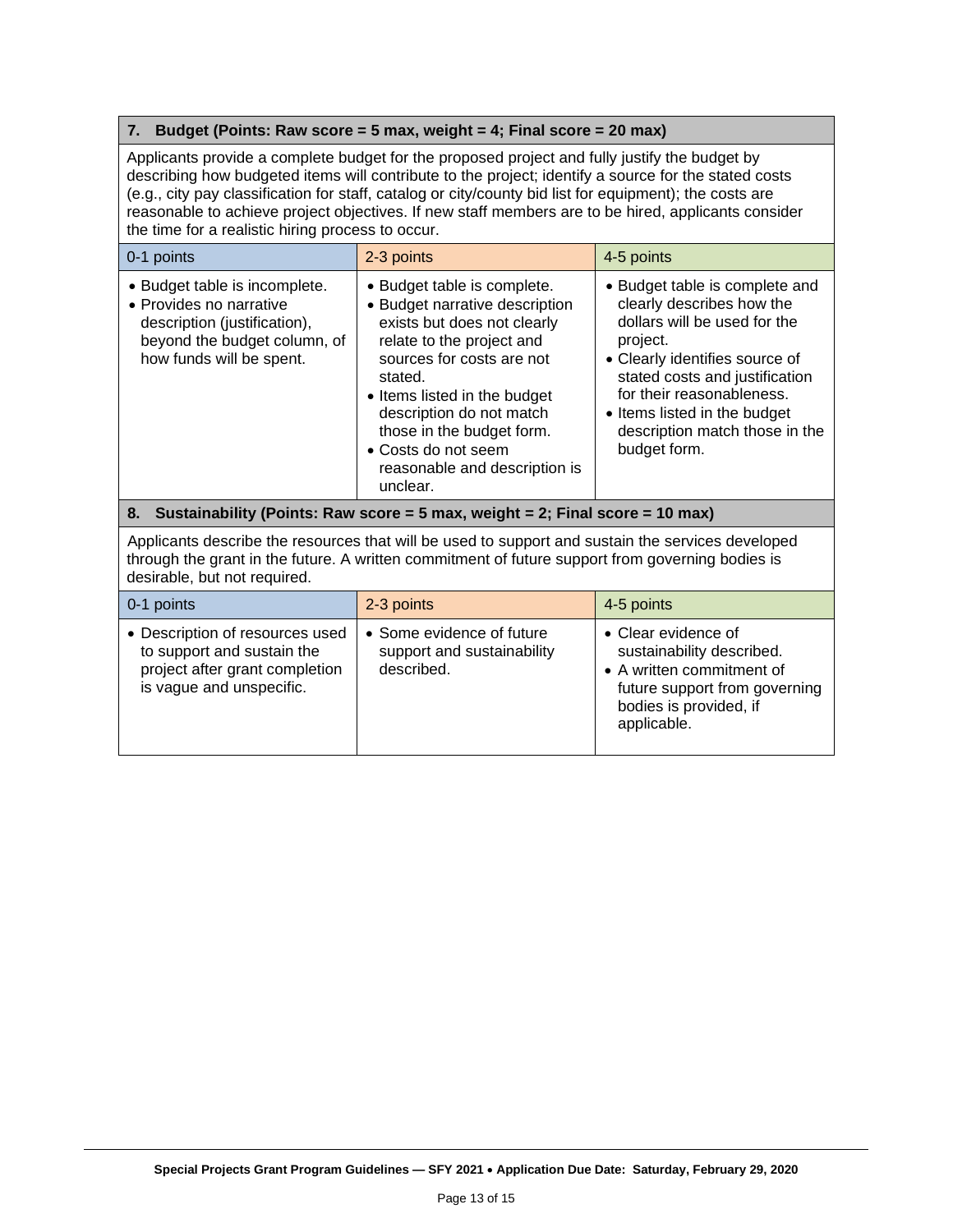# <span id="page-13-0"></span>**F. Award Administration Information**

## **Notice of Award**

Applicants will be notified of the grant review panel's recommendations via e-mail. The notification will include the applicant rankings, panel recommendation, panel comments and scores relevant to respective applications, and protest procedures, which are also included in this notice.

The panel recommendations will be submitted to the Texas State Library and Archives Commission at its August meeting for consideration and approval. Once the awards have been approved, successful applicants will receive instructions on how to proceed and mandatory training required for all TSLAC competitive grant recipients.

## **Protest Procedure — Texas State Library and Archives Commission, 13 TAC §2.55**

- (a) An aggrieved person who is not satisfied with a decision, procedure, or service received from the staff of the Texas State Library and Archives Commission or who is an actual or prospective bidder, grantee, or contractor aggrieved in connection with a solicitation, evaluation, or award may file a protest with the Director and Librarian in accordance with this rule.
- (b) A protest must be submitted to the Director and Librarian within 21 days after the person knows or should have known of the matter which is protested. The Director and Librarian has the discretion to allow a protest filed after 21 days if the protestant shows good cause for the late filing or if the protest raises an issue significant to the general policies and procedures of the commission.
- (c) The protestant shall mail or deliver a copy of the protest to all interested persons. The Director and Librarian will furnish a list of interested persons to a protestant. For protests of a competitive selection (bid, contract, or grant), interested persons shall include all persons who have submitted a bid, proposal, or application.
- (d) A protest must be in writing and identified as a protest under this section, and contain the following:
	- (1) A description of the protestant's interest in the matter
	- (2) The issue(s) to be resolved and remedy(s) requested
	- (3) The protestant's argument supporting the protest, including a statement of relevant facts and applicable law, specifying the statutes, rules, or other legal authority alleged to have been violated
	- (4) The protestant's affirmation that facts set forth in the protest are true
	- (5) A certification that a copy of the protest has been mailed or delivered to all interested persons
- (e) Upon receipt of a protest conforming to the requirements of this section, the commission shall not proceed with the solicitation, award, or contract until the protest is resolved, unless the Director and Librarian makes a written determination that delay would harm the substantial interests of the state.
- (f) The Director and Librarian has the authority to decide, settle, or resolve the protest and will make a written determination. The Director and Librarian may solicit written responses to the protest from other parties. The Director and Librarian shall inform the protesting party and other interested parties by letter of his determination, and how to appeal the determination to the commission.
- (g) An interested party may appeal the determination of the Director and Librarian. An appeal must be in writing and conform to paragraphs (1) - (3) of this subsection:
	- (1) The appeal must be received in the office of the Director and Librarian no later than 15 days after the date the determination is mailed to interested parties;
	- (2) A copy of the appeal must be mailed or delivered by the appealing party to all interested parties and contain a certification of mailing or delivery;
	- (3) The appealing party must state whether or not an opportunity is requested to make an oral presentation to the commission in open meeting.
- (h) The Director and Librarian shall refer the matter to the commission for their consideration at an open meeting.